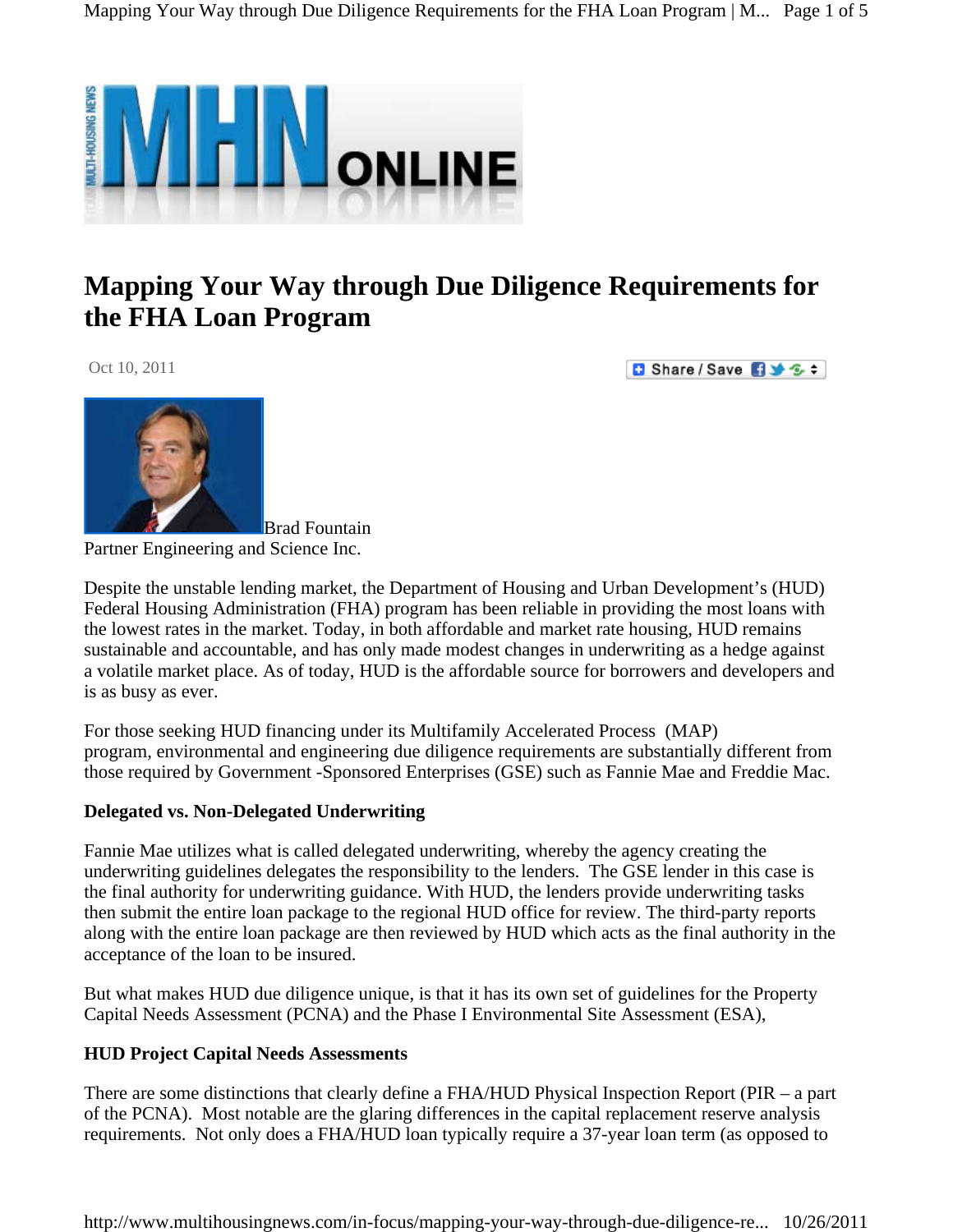the standard 10+2 or 20-year loan term for Fannie Mae or Freddie Mac), but also a higher Initial Deposit and Annual Deposits for reserves with a "healthy" remaining balance. The additional years also mean that more realty items, such as windows, cabinetry, etc. that would not typically require replacement within the 12- or 20-year loan term scenarios, will need to be budgeted for replacement, adding to the overall capital reserves. Ultimately, these requirements can create a tricky situation for the lenders in their underwriting process.

Other key distinctions of a HUD PCNA include:

- Tables:
- 1. Critical and Non-Critical repairs. Comparable to Immediate Repairs, but HUD distinguishes between life safety and non-life safety repairs.
- 2. Capital Replacement Reserves. Much longer term ( 37 or 42 years).
- Accessibility issues are always critical repairs
- Accessibility reviews must encompass FHA, ADA & UFAS. Consultants need to understand each of them, when they apply and know the differences between them.
- Smoke Detectors must be inside all bedrooms, outside every sleeping area in the immediate vicinity of the bedrooms, and on all levels of the dwelling unit, including basements. If they're not, they must be added to the critical repairs.
- Sub-rehab analysis. If a property has a lot of needed repairs, sub-rehab may be required. HUD Forms. Your consultant must learn to love them. Not all of the sections are intuitive but the form instructions are helpful.
- Net rentable square feet (square feet) vs Gross square feet. HUD considers net rentable square feet as paint-to-paint, which is typically less than the values provided by the leasing office via the rent rolls or marketing brochures.

# **HUD Phase I Environmental Site Assessments**

The HUD Environmental Site Assessment is just as unique as the PCNA, with an emphasis on policy and procedure. If a mortgagor defaults on the FHA-insured project, HUD could possibly become the owner. Under Section 120 (h) of the Comprehensive Environmental Response, Compensation and Liability Act [\(CERCLA\)](http://www.partneresi.com/Glossary-CERCLA.htm), and stated in the HUD guidelines: Federal agencies that own properties are required to make "all remediation necessary to protect human health and the environment" with respect to known hazardous substances upon disposition of the property. Therefore, HUD's goal is to limit their liability as well as ensure the health and safety of their portfolio.

The Phase I ESA report must meet strict requirements of the American Society of Testing Materials ([ASTM](http://www.partneresi.com/Glossary-ASTM%20AAI.htm)) Standards. For example, for buildings constructed prior to 1978, comprehensive asbestos and lead-paint surveys and/or Operations & Maintenance (O&M) plans are required. While HUD does not require Radon testing as part of the environmental assessment. , the radon zone in which the site is located must be noted in the Phase I ESA report. Additionally, if radon remediation systems currently exist or have existed at the site in the past, the environmental professional should determine if radon sampling is warranted.

In conjunction with (and incorporated within) the Phase I ESA, a special HUD form, called the "Environmental Assessment and Compliance Finds for the Related Laws" (Form 4128) must be completed. Although HUD personnel are technically responsible for completing this form, which address issues beyond the scope of the ASTM standards, third-party vendors typically complete this form as part of the Phase I report in order to provide HUD personnel with a brief overview of any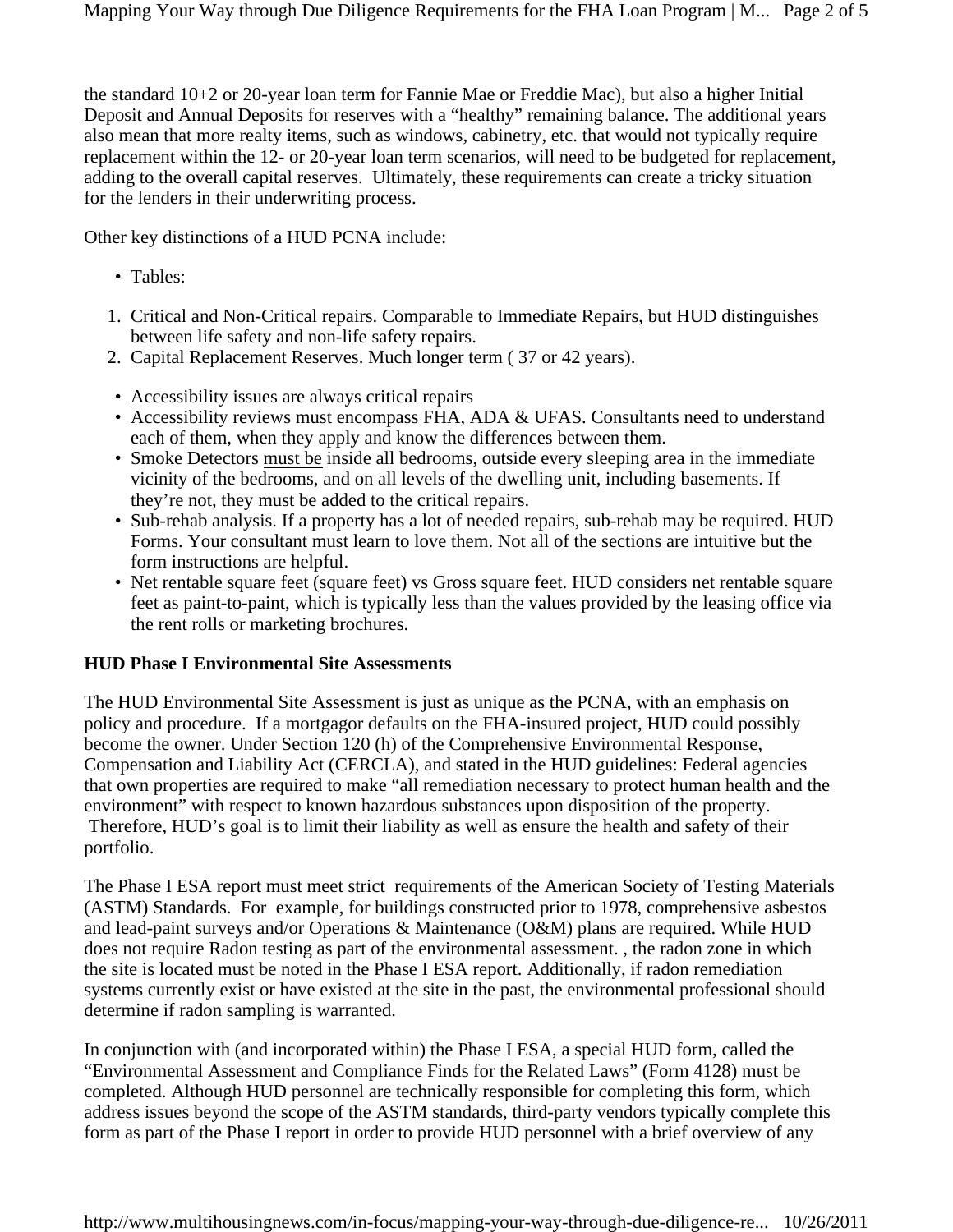environmental concerns that may be associated with a particular project. As such, third party vendors should not sign this completed form.

The HUD Form 4128 includes a noise analysis for the project as well as coordination with the State Historic Preservation Office and the U.S. Fish & Wildlife Service to insure the project will not affect historic properties or endangered species, respectively. Although these three items are designed more for new construction as opposed to existing projects, HUD Offices require the thirdparty vendor to complete these sections for all projects in order to determine if any issues exist that may require correction.

HUD has already begun requiring a Tier I Vapor intrusion (VI) screen as defined by ASTM with the Phase I Environmental Site Assessment. Per the Tier I guidelines, an environmental professional must perform an initial vapor intrusion screen to determine if there is a potential for toxic vapors to exist onsite as a result of an onsite or offsite release.

The full menu of HUD form 4128 items to review includes:

- Hazardous Operations
- Toxic Chemicals & Radioactive Materials
- Historic Preservation
- Flood Plain Management
- Wetlands Protection
- Endangered Species
- Noise Analysis
- Explosive / Flammable Hazards
- Coastal Barrier Resources
- Coastal Zone Management
- Farmland Protection
- Sole Source Aquifers
- Underground and/or Aboveground storage tanks
- Airport Hazards (Clear Zones, Accident Potential Zones, etc.)
- Other Federal State Laws
- Environmental Justice
- Unique Natural Features and Areas
- Site Suitability
- Soil stability, erosion, and drainage
- Water supply, sanitary sewers, and solid waste disposal
- Schools, parks, recreation, and social services
- Emergency Health Care, Fire, and Police services
- Commercial / retail and transportation
- Local zoning compliance
- Additional Hazards and Nuisances (electrical tower fall zones, natural gas and other pipelines, etc.)
- Acceptable Separation Distance evaluations
- Tier I Vapor Intrusion (VI) screening
- Unresolved conflicts concerning use of the project site

The in-depth review and scrutiny offered by each HUD local office that reviews the third party reports is what matters. HUD will insure these properties for 37 years and expects to ensure the health and safety of its constituents over this time frame.

# **Project Timelines**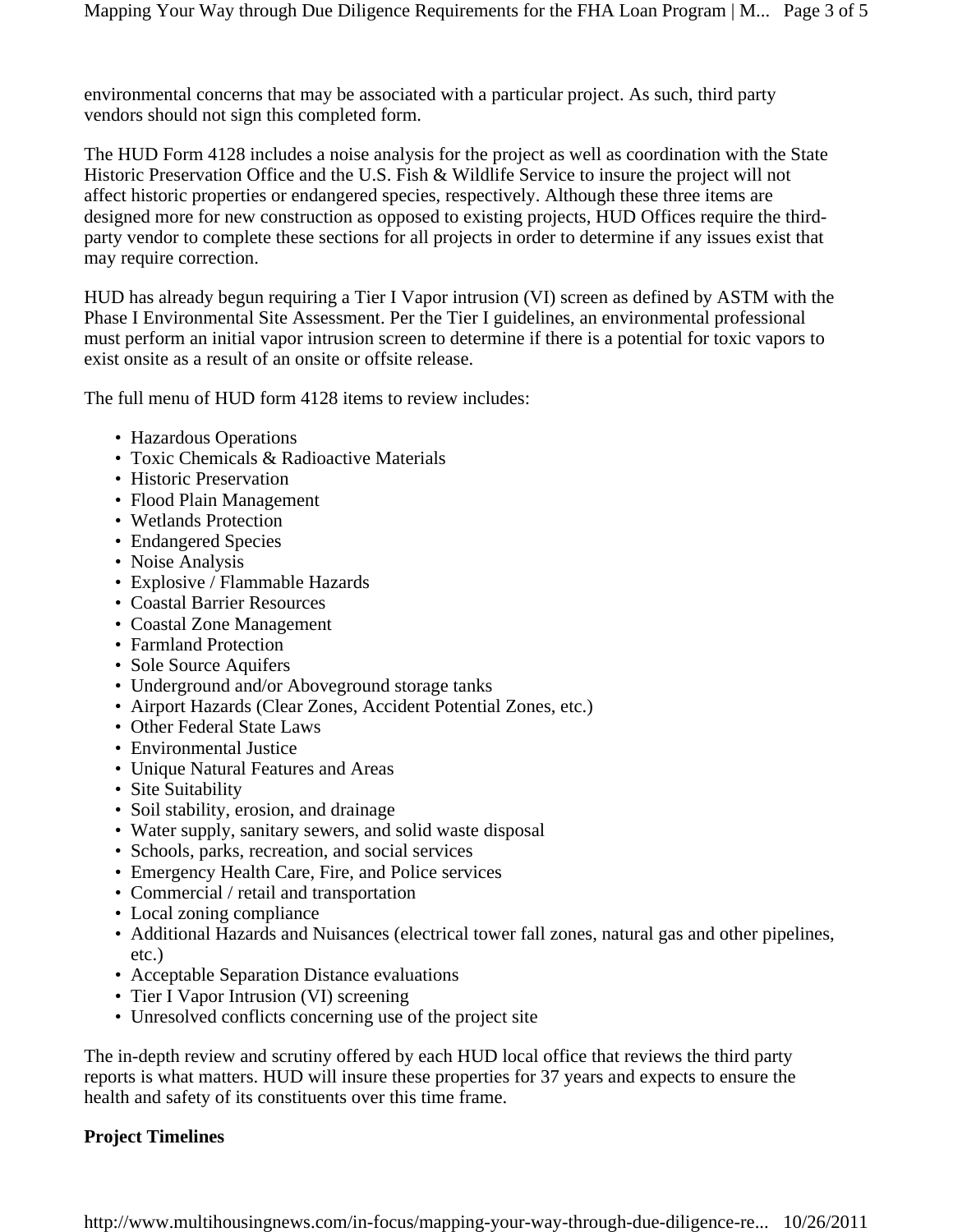The timeline of HUD projects can be a bit tricky due to the level of oversight and review. The clock starts ticking on the date of the on-site inspection, which should always be used as the date of the report. A HUD PCNA has a shelf life of 120 days and the HUD Phase I ESA report enjoys a little longer life of 180 days. If the lender fails to submit the report to HUD prior to the expiration date, the lender will have to hire the third party to re-inspect the property.

Third-party reports must be submitted to HUD as part of the underwriter's package, within the times listed above, taking into account the additional time needed for multiple drafts for the third-party reports prior to submitting the finals.

#### *-Save time for revisions*

For PCNAs there is always at least one round of corrections, adjustments etc., to the initial draft submitted for review. Borrowers also frequently request changes to the PCNA repairs of reserves after reviewing estimates. They may also include "owner elective repairs," which must always be included in the list of non-critical repairs in the PCNA.

#### -*Time consuming items*

In addition, there are some processes that can eat up a large chunk of time. For example, the form HUD-92329 (Property Insurance Schedule) requires the due diligence consultant to use the appraiser's values to calculate the insurable value of the buildings. However, the appraiser needs the PCNA, particularly the repairs and reserves, to complete its appraisal, which in turn is needed to complete the HUD 92329 form. Confusing, yes. Time consuming, indeed. . After the loan package is submitted to HUD, HUD has a certain period of time to review and underwrite the loan. During HUD's review, they may come up with questions or concerns about the reports. When this happens, the HUD office will write a "deficiency letter" and send it to the lender. These become fire drills for the third party, because the lender usually only has a couple of days to respond to HUD, or else the whole deal is put on hold.

All-in-all, the third party should expect to be working on the same file for three months and occasionally, up to a year.

# **Policy Changes on the Horizon for HUD**

As HUD seeks efficiency and consolidation within HUD PCNA and ESA due diligence guidance, there are a few changes that we may see in the future for multifamily guidance that may impact third -party markets.

- Rumor of a revised HUD Map guide within the next year.
- Clarifying the technical scope and content of a HUD PCNA report; to include a Green PCNA which will be defined as a "Light Green" Scope of work which is expected to be released in late summer 2011.
- 20-year forward reserve for replacement deposit funding from a 37 year term.
- Establish a minimum reserve for replacement account balance proposed at 10 percent of 20 year capital needs or 2 years annual deposits, whichever is higher.
- Stronger guidance concerning Fair Housing Act accessibility items with the use of the reserve for replacements to correct the violations in the near term.

As HUD MAP remains consistent with its historic role as a provider of counter-cyclical lending and accountability, HUD also remains consistent with policy change to reflect the economic conditions to sustain its mission.